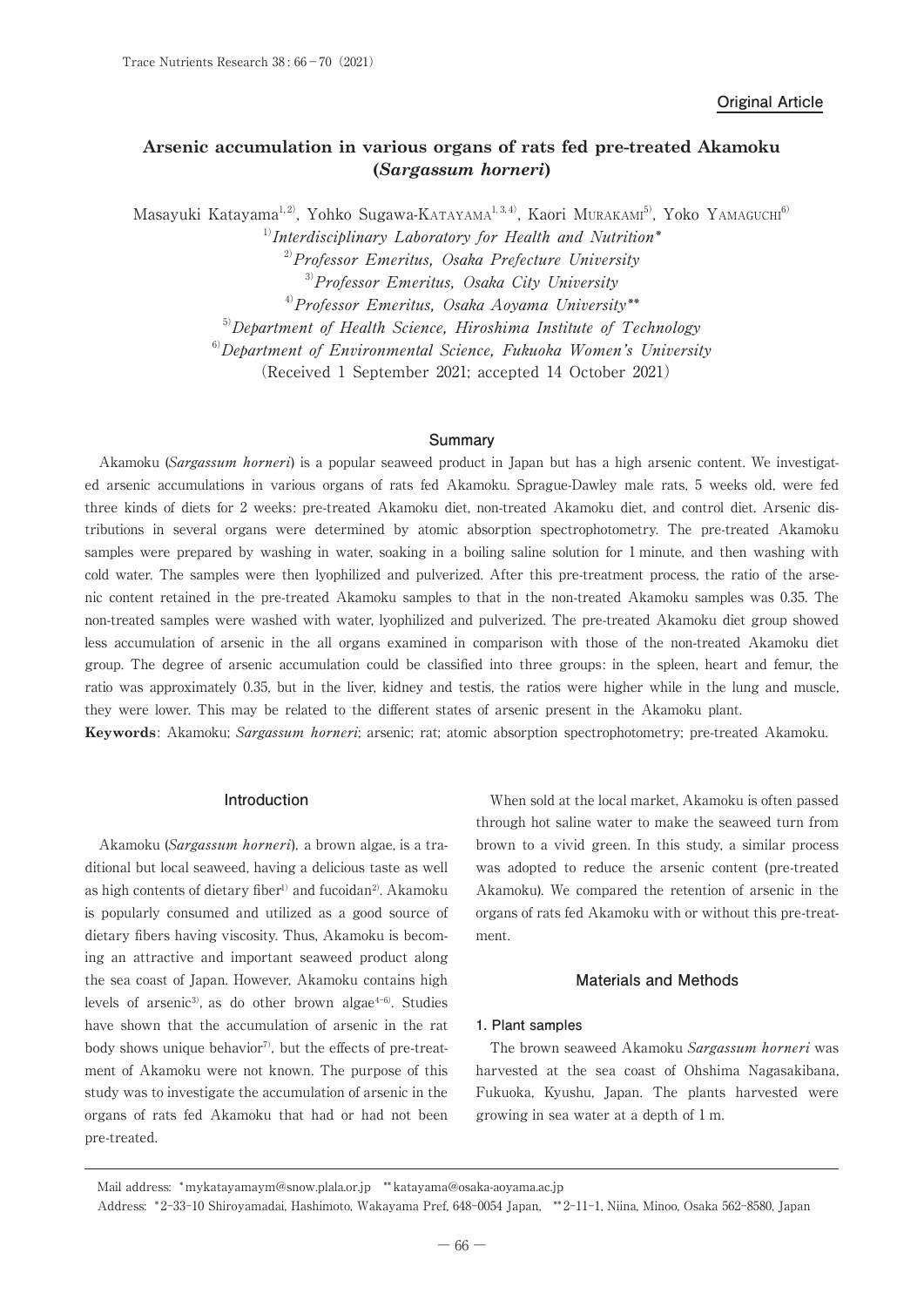#### **2. Sample preparation**

The harvested fresh Akamoku plants were washed three times with fivefold volume of ultra-pure water, blotted, lyophilized and pulverized (non-treated Akamoku sample). The pre-treated sample was prepared by washing three times with fivefold volume of ultra-pure water, followed by blotting and then boiling with fivefold volume of 2.2% NaCl solution for 1 min, washing with fivefold volume of cold extra-pure water, blotting, lyophilization and pulverization (pre-treated Akamoku sample).

The pulverization was performed with a mixer, Milcer, Japan. Before lyophilization, fresh samples of Akamoku contained 89.1% (average) of water. The dried Akamoku is rich in dietary fiber, accounting for 57% of the dry matter<sup>1)</sup>.

### **3. Diet compositions**

The diet composition was prepared according to the AIN-M formulation. The control diet contained 5% cellulose. The pre-treated and non-treated Akamoku diets contained 5% of pulverized dried Akamoku plant (Table 1).

## **4. Animals**

Sprague-Dawley male rats, 4 weeks old, were fed the solid diet MF (Oriental Yeast Co. Ltd. Japan) for 1 week and then, for the subsequent 2 weeks, fed (1) the diet containing pulverized pre-treated Akamoku, (2) the diet containing pulverized non-treated Akamoku, or (3) the control diet (AIN-M). The rats (seven rats per group) were kept individually in stainless steel cages under a cycle of 12 hours of light  $(6:00 \text{ to } 18:00)$  and 12 hours of dark  $(18:00 \text{)}$ to 6:00). Water and diet were available *ad libitum*.

The rats were fasted on the 14th day, anesthetized with sodium pentobarbital and euthanized.

# **5. Ethical Conditions**

The animal experiment in the present study was approved by the Ethical Committee of Fukuoka Women's University. The approval number is H-18-2.

## **6. Determination of arsenic in the samples**

The samples of the respective organs were lyophilized, and the dried specimens were decomposed with conc HNO<sub>3</sub> and conc  $H_2SO_4$ , in a Kjeldahl flask. After addition of saturated ammonium oxalate, the filtrate was mixed successively with KI, ascorbic acid, sodium borohydride-sodium hydride and HCl. The arsenic hydride generated was determined at 193.7 nm with an atomic absorption spectrophotometer, SOLLAR 969 (Thermo Fisher Scientific) or AA-240 (Varian Technologies Japan).

## **7. Statistics**

Statistical values were expressed as average values  $\pm$  standard deviations, and arsenic values were determined in duplicate or triplicate measurements. Significance was assessed with the *t*-test.

#### **Results and Discussion**

#### **1. Animal growth curves**

The growth curves of the rats were not significantly different for the pre-treated Akamoku diet, the non-treated Akamoku diet and the control diet groups (Fig. 1). No difference was observed over the 2 weeks, indicating that Akamoku does not contain any special components affecting body weight. The body weight of the pre-treated Akamoku group on the first day of 140.9 g increased to  $235.9$  g on the  $13<sup>th</sup>$  day, that of the non-treated group from 140.9 g to  $238.5$  g on the  $13<sup>th</sup>$  day and that of the control group from  $143.2$  g to  $239.1$  g. On the  $14<sup>th</sup>$  day, the body

| Component                 |        | Pre-treated Akamoku diet Non-treated Akamoku diet | Control diet |
|---------------------------|--------|---------------------------------------------------|--------------|
| Corn starch               | 46.57  | 46.57                                             | 46.57        |
| $\alpha$ -Corn starch     | 15.5   | 15.5                                              | 15.5         |
| Casein                    | 14.0   | 14.0                                              | 14.0         |
| Sucrose                   | 10.0   | 10.0                                              | 10.0         |
| Soybean oil               | 4.0    | 4.0                                               | 4.0          |
| Cellulose                 | 0.0    | 0.0                                               | 5.0          |
| Pre-treated Akamoku       | 5.0    | 0.0                                               | 0.0          |
| Non-treated Akamoku       | 0.0    | 5.0                                               | 0.0          |
| Mineral mixture           | 3.5    | 3.5                                               | 3.5          |
| Vitamin mixture           | 1.0    | 1.0                                               | 1.0          |
| L-Cystine                 | 0.18   | 0.18                                              | 0.18         |
| Choline hydrogen tartrate | 0.25   | 0.25                                              | 0.25         |
| $t$ -Butylhydroquinone    | 0.0008 | 0.0008                                            | 0.0008       |

**Table 1.** Diet compositions (%)

The mineral mixture and vitamin mixture were prepared according to the AIN-M formulation. The pulverized pre-treated Akamoku and pulverized non-treated Akamoku were prepared as described in the text.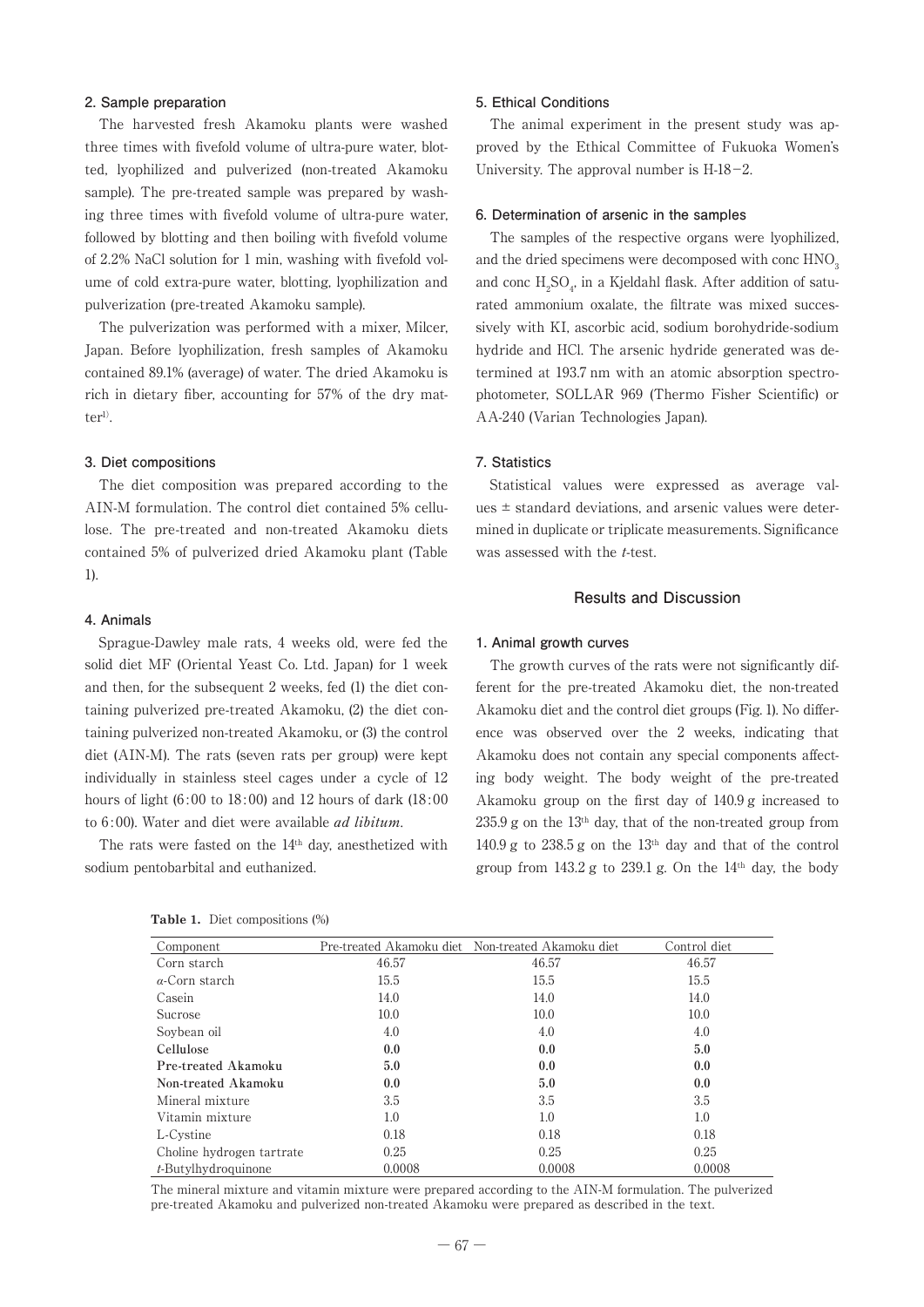weights decreased due to the fasting on the last day.

Daily food intake was  $18.2 \pm 1.04$  g/day for the non-treated Akamoku group,  $17.8 \pm 0.85$  g/day for the pre-treated Akamoku group, and  $19.1 \pm 0.30$  g/day for the control group; a significant difference of 5% was between the control and the pre-treated Akamoku diet group (Fig 2). The water intake did not significantly differ among the three groups  $(21.44 \pm 1.83 \text{ ml/day})$ , for each rat).

### **2. Organ weights**

After 2 weeks of feeding, no modification of organ weights of the three groups were observed due to the Akamoku components, except for the lung (Table 2). A significant difference was found between the lung weight of the control and the pre-treated Akmoku diet group. The lungs of rats fed pre-treated Akamoku were heavier than those of the control, even though the amount of diet eaten was less.



**Fig. 1** Growth curves of rats fed pre-treated Akamoku diet, non-treated Akamoku diet and control diet. Bars express the standard deviation. On the 14th day, the body weight decreased due to fasting on the last day.

**Fig. 2** Daily food intake by the rats of the respective groups. After the pre-feeding for one week, rats of the three groups were fed the respective diets indivisually for two weeks. Bars express the standard deviation.

**Days**

 $\Box$  $\overline{\phantom{a}}$ 

**Days**

**Days**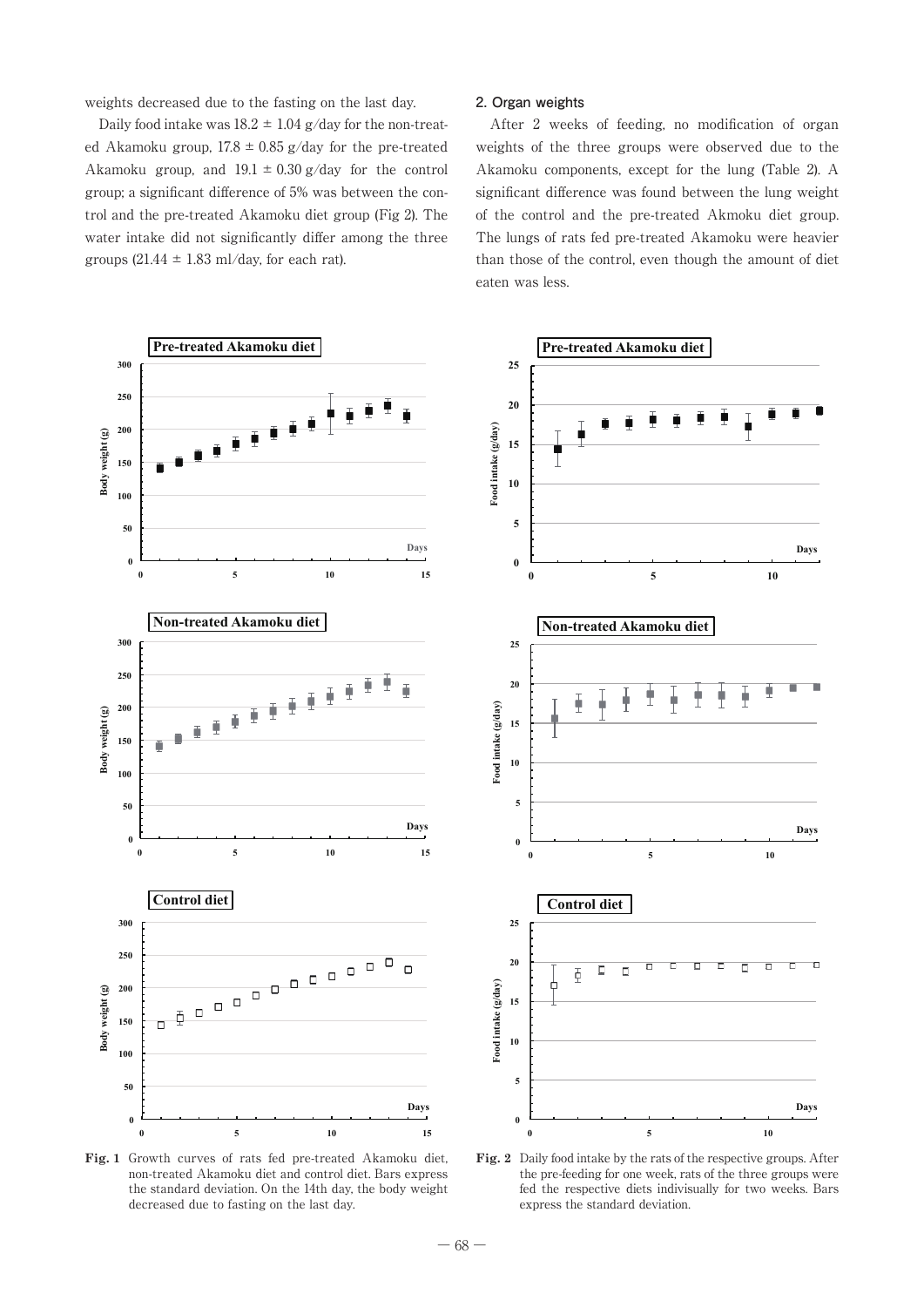**Table 2.** Organ weights per 100 g body weight

| Organ<br>Diet                                                                                                                                  | Liver | Kidney | Spleen | Heart | Lung | Adrenal gland                                                                                                                                                                                      | Thymus | Testis | Muscle | Femur |
|------------------------------------------------------------------------------------------------------------------------------------------------|-------|--------|--------|-------|------|----------------------------------------------------------------------------------------------------------------------------------------------------------------------------------------------------|--------|--------|--------|-------|
| Pre-treated Akamoku 3.068±0.120 0.882±0.059 0.228±0.028 0.391±0.051 0.460±0.018* 0.0165±0.0055 0.310±0.047 1.030±0.082 1.544±0.074 0.757±0.090 |       |        |        |       |      |                                                                                                                                                                                                    |        |        |        |       |
| Non-treated Akamoku 3.093±0.138 0.849±0.067 0.245±0.030 0.356±0.033 0.441±0.030 0.0228±0.0098 0.309±0.027 0.960±0.067 1.517±0.154 0.707±0.103  |       |        |        |       |      |                                                                                                                                                                                                    |        |        |        |       |
| Control                                                                                                                                        |       |        |        |       |      | $3.091 \pm 0.196$ $0.873 \pm 0.051$ $0.223 \pm 0.032$ $0.363 \pm 0.020$ $0.420 \pm 0.028$ <sup>*</sup> $0.0178 \pm 0.0027$ $0.347 \pm 0.061$ $0.941 \pm 0.090$ $1.485 \pm 0.056$ $0.738 \pm 0.059$ |        |        |        |       |
| Note: Organ weights (g) were expressed as average $\pm$ standard deviation (7 samples). *Significantly different ( $p < 0.05$ )                |       |        |        |       |      |                                                                                                                                                                                                    |        |        |        |       |

This may suggest that, except for the lung, the arsenic level in the organs did not affect the general metabolism of the organs during the experimental period.

## **3. Arsenic contents in diets**

The daily arsenic intake from the diets was as shown in Table 3.

#### **4. Arsenic excretion**

Arsenic from the diets was, in part, excreted daily via the feces and urine (Table 4). The arsenic concentrations

**Table 3.** Arsenic contents in algae and diets (ppm)

| Diet                | Algae | Diet |
|---------------------|-------|------|
| Pre-treated Akamoku | 59    | 2.6  |
| Non-treated Akamoku | 160   | 7.5  |
| Control             |       |      |

**Table 4.** Arsenic contents in feces and urine (ppm)

| Feces            | Urine           |
|------------------|-----------------|
| $10.30 \pm 0.67$ | $1.75 \pm 0.53$ |
| $19.14 \pm 3.56$ | $3.54 \pm 0.90$ |
| $\leq 0.1$       | < 0.05          |
|                  |                 |

Note: Arsenic contents were expressed as average±standard deviation (7 samples).

**Table 5.** Ratio of arsenic present in the diets and that excreted via feces and urine.

| <b>Diets</b>                    | Feces | Urine |  |
|---------------------------------|-------|-------|--|
| 0.347                           | 0.538 | 0.494 |  |
| Note: Average values were used. |       |       |  |

Diets: Ratio of the arsenic concentration in the pre-treated Akamoku diet to that in the non-treated Akamoku diet.

Excretion: Ratio of arsenic excreted from the pre-treated Akamoku diet group to that from the non-treated Akamoku diet group.

excreted via the feces was  $19 \mu$ g As/g weight for the non-treated Akamoku diet group and 10 µg As/g weight for the pre-treated Akamoku diet group. For the control diet group, less than 0.1 µg As/g dry weight of feces was excreted daily. In the feces, un-absorbed arsenic in food will be also included. Arsenic concentrations excreted via the urine averaged 3.5 µg As/ml for the non-treated Akamoku diet group and 1.8 µg As/ml for the pre-treated Akamoku diet group. For the control diet group, less than 0.05 µg As/ml of urine was excreted (Table 4). The ratios of the excreted arsenic in feces and urine from the pre-treated and non-treated Akamoku diets were shown in Table 5. Arsenic from pre-treated Akamoku was more easily excreted.

# **5. Arsenic accumulation in the respective organs** (Table 6)

Arsenic concentrations accumulated in the spleen averaged 70 ppm on the dry weight basis for the non-treated Akamoku group and 28 ppm for the pre-treated Akamoku diet group. For the control diet group, arsenic accumulation was less than 2 ppm. In the lung, arsenic concentrations averaged 44 ppm, and in the liver and kidney, they were 11~13 ppm for the non-treated Akamoku diet group. For the pre-treated Akamoku diet group, arsenic accumulations were 13 ppm in the lung and 5~6 ppm in the liver and kidney.

Arsenic concentrations accumulated in the heart averaged 15 ppm and in the femur, 7 ppm for the non-treated Akamoku diet group. For the pre-treated Akamoku diet group, arsenic accumulations in the heart and femur, were  $5-3$  ppm, respectively, and for the control diet group, they were less than 2 ppm and less than 0.5 ppm, respectively.

**Table 6.** Arsenic content in organs (ppm as As)

| Organ<br>Diet                                                                                            | Liver | Kidney | Spleen | Heart    | Lung                                                                                      | Adrenal<br>gland | Thymus           | Testis                                              | Muscle | Femur                           |
|----------------------------------------------------------------------------------------------------------|-------|--------|--------|----------|-------------------------------------------------------------------------------------------|------------------|------------------|-----------------------------------------------------|--------|---------------------------------|
| Pre-treated Akamoku                                                                                      |       |        |        |          | $4.73 \pm 1.09$ 6.07 $\pm 1.77$ 27.71 $\pm 5.26$ 4.91 $\pm 0.65$ 12.99 $\pm 2.42$ Trace** |                  | $\leq$ 2         | $1.40 \pm 0.23$ *** $0.90 \pm 0.25$ $2.56 \pm 0.41$ |        |                                 |
| Non-treated Akamoku $10.80 \pm 1.04$ $13.00 \pm 2.33$ $69.57 \pm 8.53$ $14.57 \pm 1.84$ $44.14 \pm 6.62$ |       |        |        |          |                                                                                           | Trace*           | $284 \pm 106***$ | $2.60 \pm 0.54$                                     |        | $3.29 \pm 0.71$ $7.37 \pm 1.59$ |
| Control                                                                                                  | < 0.5 |        |        | $\leq$ 2 | $\leq$ 1                                                                                  | $Trace^{**}$     | $\leq 2$         |                                                     | < 0.5  | < 0.5                           |

Note: Arsenic content (ppm) were expressed as average  $\pm$  standard deviation (7 samples). \*: mostly, 5~10. \*\*: less than 5. \*\*\*: or less.